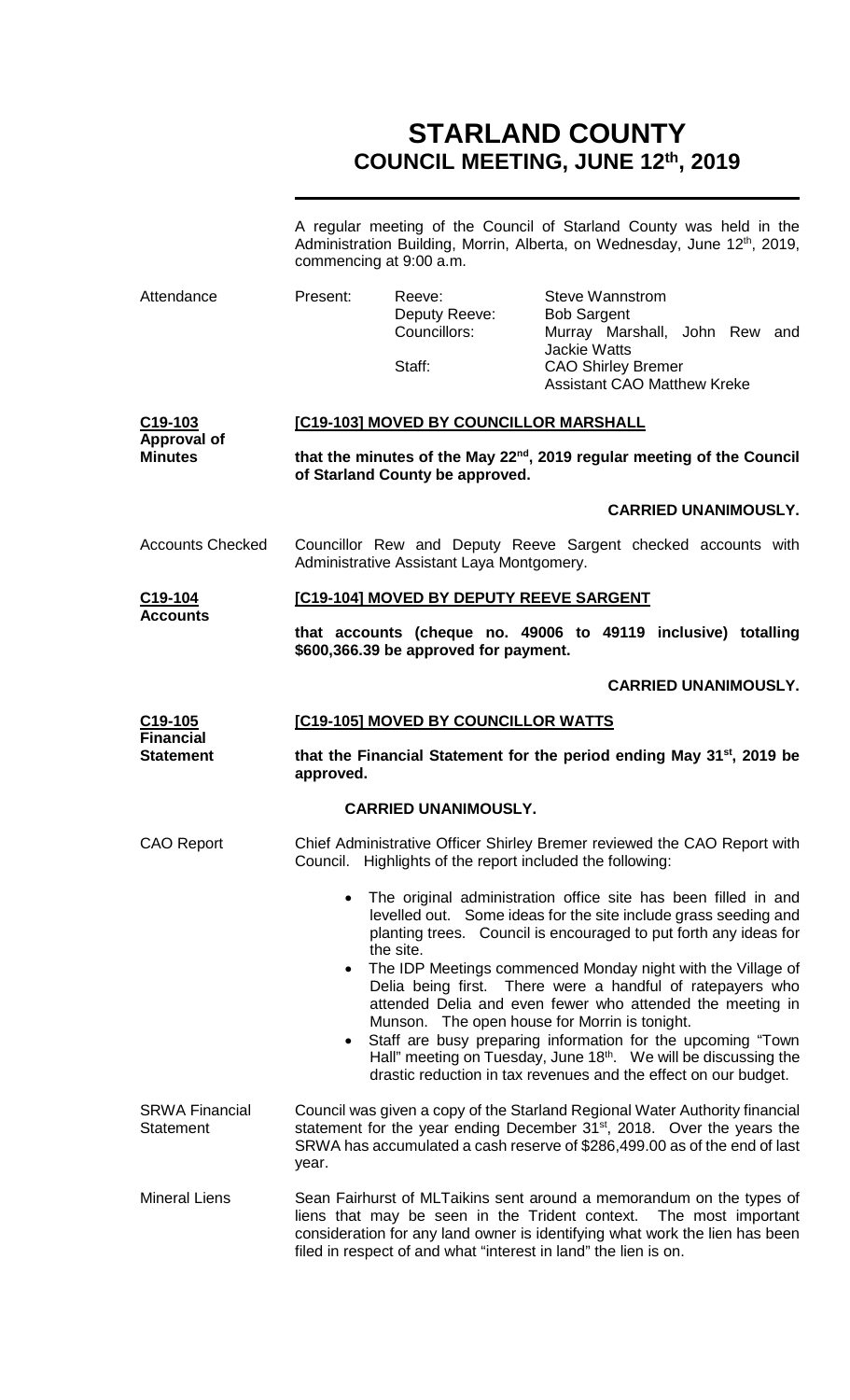| Rumsey<br>Centennial                         | The Rumsey Centennial Committee together with the Drumheller Mail is<br>planning on producing a 12 page tabloid flyer which will run with the July<br>10 <sup>th</sup> issue. They are looking for Starland County to advertise within the<br>flyer with a Reeve's Message and some past information on the Councillors<br>who served in that area.                                              |  |  |  |
|----------------------------------------------|--------------------------------------------------------------------------------------------------------------------------------------------------------------------------------------------------------------------------------------------------------------------------------------------------------------------------------------------------------------------------------------------------|--|--|--|
| C <sub>19</sub> -106                         | [C19-106] MOVED BY REEVE WANNSTROM<br>that Starland County purchase a full page ad in the Drumheller Mail<br>Rumsey Centennial Tabloid Flyer which is to appear in the July 10th<br>issue for a cost of \$629.00.                                                                                                                                                                                |  |  |  |
| <b>Rumsey</b><br><b>Centennial Ad</b>        |                                                                                                                                                                                                                                                                                                                                                                                                  |  |  |  |
|                                              | <b>CARRIED UNANIMOUSLY.</b>                                                                                                                                                                                                                                                                                                                                                                      |  |  |  |
| <b>PW Report</b>                             | At 10:00 a.m. Public Works Supervisor Ken Menage attended the meeting<br>and reviewed the Public Works Report with Council. Highlights of his<br>report included the following:                                                                                                                                                                                                                  |  |  |  |
|                                              | • The PW Crew have been sweeping bridges, hydrovaccing signs<br>and utilities, starting the dust control program and working on<br>potholes in the hamlets.                                                                                                                                                                                                                                      |  |  |  |
|                                              | The Road Construction Crew have finished 1 mile of the Sharpe<br>$\bullet$<br>Road and will continue to move at a good pace if the weather<br>cooperates.                                                                                                                                                                                                                                        |  |  |  |
|                                              | The Shop crew have been busy with repairs and service work to<br>$\bullet$<br>all department equipment.                                                                                                                                                                                                                                                                                          |  |  |  |
|                                              | Gradermen have been blading roads.<br>Ken has been working on meetings, the Sharpe Road<br>$\bullet$<br>construction, new building design and yard use planning for the<br>new yard site.                                                                                                                                                                                                        |  |  |  |
| C19-107                                      | [C19-107] MOVED BY COUNCILLOR MARSHALL                                                                                                                                                                                                                                                                                                                                                           |  |  |  |
| <b>Gravel Days</b>                           | that Starland County Gravel Days be set for July 16 <sup>th</sup> and 17 <sup>th</sup> in the<br>Moench Pit and July 18th in the Scollard Pit. Gravel sales are to be<br>done in accordance with Policy 320-5.                                                                                                                                                                                   |  |  |  |
|                                              | <b>CARRIED UNANIMOUSLY.</b>                                                                                                                                                                                                                                                                                                                                                                      |  |  |  |
| New Building                                 | Assistant CAO Kreke gave an update on the progress on the new building.<br>Currently the design process is still ongoing with the latest floor plan to be<br>discussed next Monday. Changes to the site plan will require moving the<br>existing road slightly to the east.                                                                                                                      |  |  |  |
| C <sub>19</sub> -108<br><b>Land Purchase</b> | [C19-108] MOVED BY DEPUTY REEVE SARGENT                                                                                                                                                                                                                                                                                                                                                          |  |  |  |
|                                              | that Starland County offer to purchase land required for road widening<br>on the SW-22-31-20-W4 from Troy and Lisa Wolf with the actual<br>amounts to be determined by survey.                                                                                                                                                                                                                   |  |  |  |
|                                              | <b>CARRIED UNANIMOUSLY.</b>                                                                                                                                                                                                                                                                                                                                                                      |  |  |  |
| Departure                                    | At 11:25 a.m. Ken departed from the meeting.                                                                                                                                                                                                                                                                                                                                                     |  |  |  |
| <b>MS Report</b>                             | At 11.27 a.m. Municipal Services Manager Riep attended the meeting and<br>reviewed the MS report with the Council. Highlights include the following:                                                                                                                                                                                                                                             |  |  |  |
|                                              | The Rec Crew has been working on the development of the<br>$\bullet$<br>walking trail in the Michichi campground that extends from the<br>existing lookout in the campground south along the Dam to<br>connect with the Beaver Tail Trail project.<br>Glen is working with the contractor and engineer on the Morrin<br>$\bullet$<br>genset upgrade. The Village is also upgrading the fire pump |  |  |  |

unit by replacing the existing gas engine with an electric drive.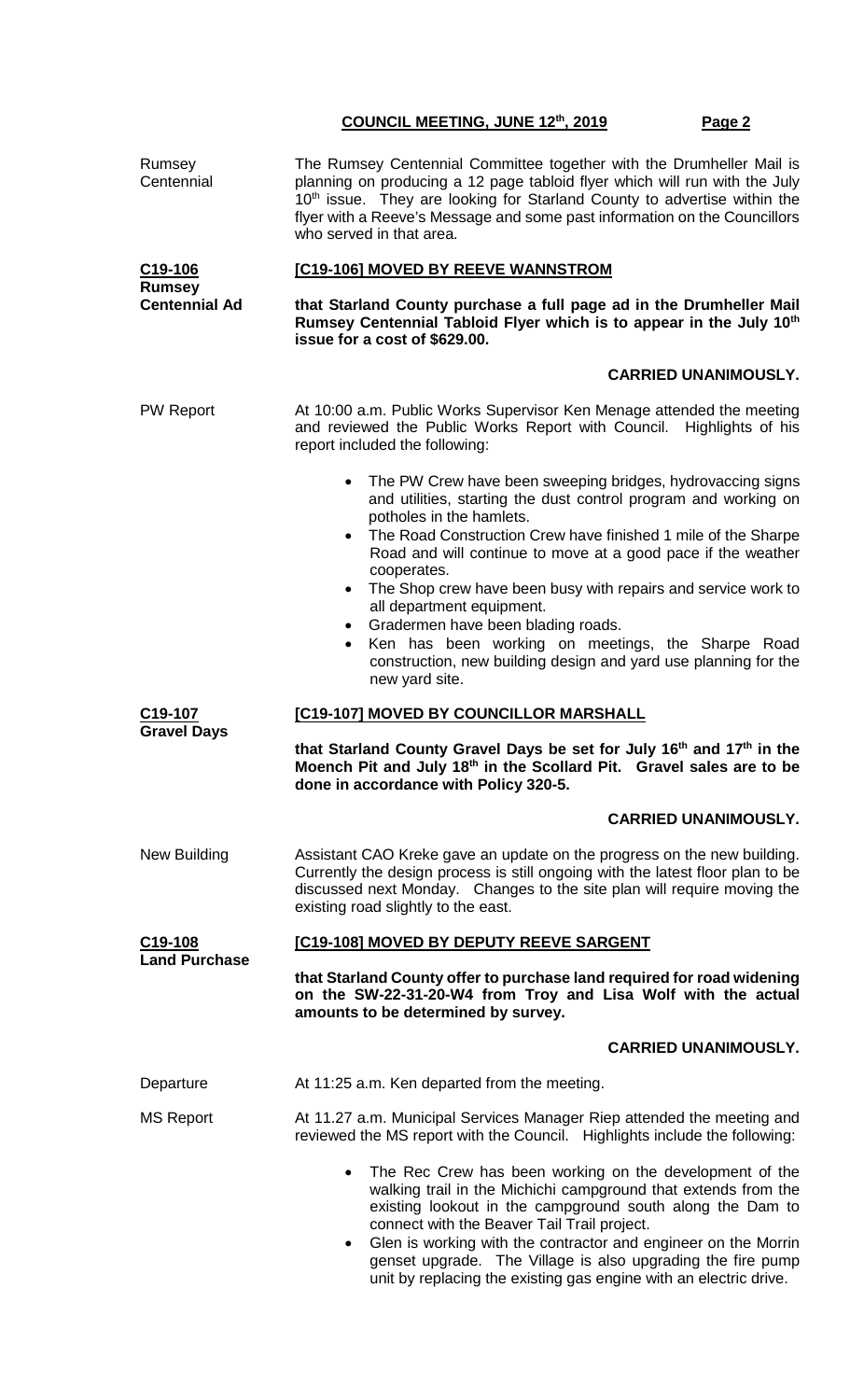Beacom is out this week completing the interconnection of the existing communication system with the new repeater site in the Hand Hills. The radios are all being reprogrammed with the new channel that will serve the eastern and north portions of the county. Departure **At 12:15 p.m. Glen departed from the meeting.** Financial Presentation Assistant CAO Kreke reviewed with Council a draft copy of the presentation to be given to the public on June  $18<sup>th</sup>$  in Morrin. Major topics included revenues and expenditure, the new building and tax bills. **Springwater School** The Delia Historical Society is looking for County assistance in maintaining the Springwater School. The group no longer has the capacity to maintain the property. FCSS Councillors held a discussion on the future of the Starland County Family and Community Support Services Program. Michichi Solar Facility Notice was received from the AUC that Kneehill Solar LP has filed an application to construct and operate a 25-megawatt solar power plant in the Drumheller Area with the hearing to commence August 27<sup>th</sup>, 2019. Summer Fun Program Council was given a copy of the 2019 Starland Summer Fun Program Brochure. The program runs from July 2<sup>nd</sup> to August 15<sup>th</sup>. Chris Rosin Chris Rosin has chosen to exercise his option to purchase the NE-36-30- 16-W4 from Starland County as per the terms of his lease agreement for the land signed in 2018. **C19-109 Rosin Land [C19-109] MOVED BY COUNCILLOR MARSHALL that Starland County sell the NE-36-30-16-W4 to Chris and Angela Rosin for a price of \$263,408.00, excluding GST, as per the terms of the Agreement for Purchase submitted by Smith Hersey Agribusiness Law of Medicine Hat. CARRIED UNANIMOUSLY.** Drumheller IDP Palliser Regional Municipal Services is proposing to act as the lead on the upcoming Intermunicipal Development Plan required between Drumheller and Starland County. Jeff Laurien would act as the lead planner. **C19-110 Apply for IDP and ICF Exemption [C19-110] MOVED BY DEPUTY REEVE SARGENT that Starland County request that the Minister of Municipal Affairs grant an exemption to the requirement for an Intermunicipal Development Plan and an Intermunicipal Collaboration Framework between Starland County and Kneehill County. CARRIED UNANIMOUSLY. Contract** Management Proposals for hiring a building representative for the new building construction were discussed with Stantec and MPE both submitting proposals. **C19-111 Contract Management [C19-111] MOVED BY DEPUTY REEVE SARGENT that Starland County contract Stantec Engineering of Red Deer for the Contract Administration services for construction of the New Shop/Administration Building.**

**CARRIED UNANIMOUSLY.**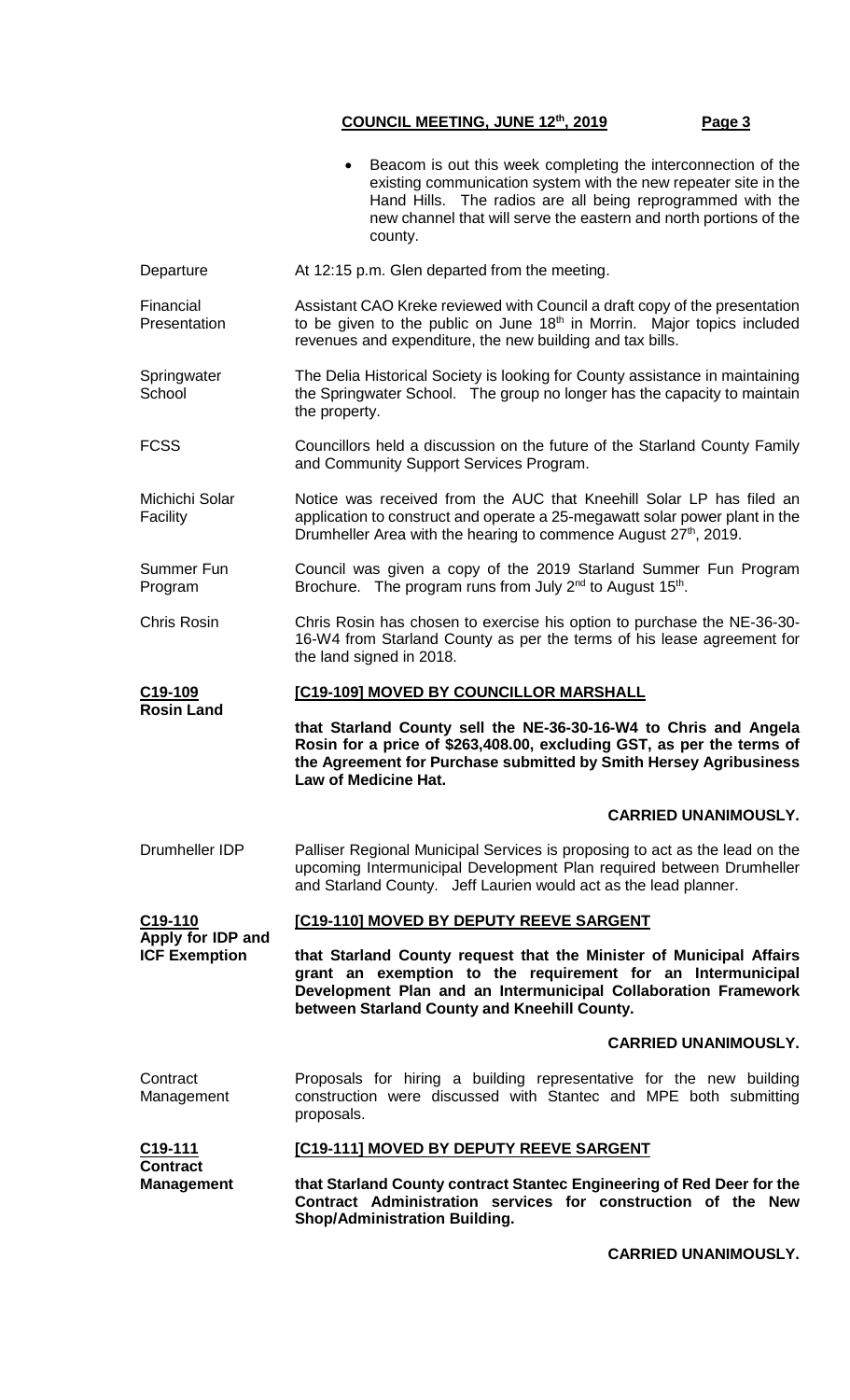| <b>Western Financial</b><br>Group                                | Western Financial is running their annual Support the Cause Fundraiser and<br>is looking for a donation from Starland County. The event encourages<br>Western's employees to walk together to raise money to support local<br>causes.                                                                                                                                                                                                                                                                                                                                    |                                     |                                    |  |  |
|------------------------------------------------------------------|--------------------------------------------------------------------------------------------------------------------------------------------------------------------------------------------------------------------------------------------------------------------------------------------------------------------------------------------------------------------------------------------------------------------------------------------------------------------------------------------------------------------------------------------------------------------------|-------------------------------------|------------------------------------|--|--|
| Morrin School<br>Letter of Support                               | Administration has drafted a letter at the request of Prairie Land Regional<br>School Division in support of the development of a new Morrin School.                                                                                                                                                                                                                                                                                                                                                                                                                     |                                     |                                    |  |  |
| Long Term<br><b>Service Awards</b>                               | Council was given a list of employees who will be receiving a long-term<br>service award at the upcoming Starland BBQ.                                                                                                                                                                                                                                                                                                                                                                                                                                                   |                                     |                                    |  |  |
| C <sub>19</sub> -112<br><b>Council Meeting</b><br><b>Changes</b> | [C19-112] MOVED BY COUNCILLOR MARSHALL                                                                                                                                                                                                                                                                                                                                                                                                                                                                                                                                   |                                     |                                    |  |  |
|                                                                  | that the regular meetings of the Council of Starland County scheduled<br>for July 24 <sup>th</sup> , September 11 <sup>th</sup> and 25 <sup>th</sup> be cancelled and that a new<br>meeting be scheduled for September 18th.                                                                                                                                                                                                                                                                                                                                             |                                     |                                    |  |  |
|                                                                  |                                                                                                                                                                                                                                                                                                                                                                                                                                                                                                                                                                          |                                     | <b>CARRIED UNANIMOUSLY.</b>        |  |  |
| C <sub>19</sub> -113<br>Motion to go<br><b>In-Camera</b>         |                                                                                                                                                                                                                                                                                                                                                                                                                                                                                                                                                                          | [C19-113] MOVED BY COUNCILLOR WATTS |                                    |  |  |
|                                                                  | that under the exemption granted by Section 17, Division 2, Part 1 of<br>the Freedom of Information and Protection of Personal Privacy Act<br>Reeve Wannstrom, Deputy Reeve Sargent and Councillors Watts, Rew<br>and Marshall and Staff Bremer and Kreke proceed with the meeting In-<br>Camera at 3:40 p.m.                                                                                                                                                                                                                                                            |                                     |                                    |  |  |
|                                                                  |                                                                                                                                                                                                                                                                                                                                                                                                                                                                                                                                                                          |                                     | <b>CARRIED UNANIMOUSLY.</b>        |  |  |
| C19-114                                                          | <b>[C19-114] MOVED BY COUNCILLOR WATTS</b>                                                                                                                                                                                                                                                                                                                                                                                                                                                                                                                               |                                     |                                    |  |  |
| <b>Motion to come</b><br>out of                                  | that the meeting proceed out of In-Camera at 3:55 p.m.                                                                                                                                                                                                                                                                                                                                                                                                                                                                                                                   |                                     |                                    |  |  |
| <b>In-Camera</b>                                                 |                                                                                                                                                                                                                                                                                                                                                                                                                                                                                                                                                                          |                                     | <b>CARRIED UNANIMOUSLY.</b>        |  |  |
| Council                                                          | <b>Council Communications:</b>                                                                                                                                                                                                                                                                                                                                                                                                                                                                                                                                           |                                     |                                    |  |  |
| Communications                                                   | i)<br>Thank you note from John & Joanne<br>ii)<br>Travel Alberta re: Partnering and Packaging Workshops<br>Hanna Medical Clinic re: Meet & Greet for Dr. Imarhiagbe Family<br>iii)<br>Canadian Badlands re: Board Meeting Minutes from April 25, 2019<br>iv)<br>Insight Into Government - 3 issues<br>V)<br>Rural Municipalities of Alberta:<br>vi)<br>Member Bulletin: Municipalities to be Granted Tax Incentive<br>Powers<br>Member Bulletin: Government of Alberta Introduces Four Bills<br>Rural Municipalities of Alberta<br>vii)<br>Contact Newsletter (3 Issues) |                                     |                                    |  |  |
| Accounts                                                         | Accounts - see prior motion.                                                                                                                                                                                                                                                                                                                                                                                                                                                                                                                                             |                                     |                                    |  |  |
|                                                                  | <b>KREKE, MATTHEW</b><br><b>LAPP</b><br>RECEIVER GENERAL OF CANADA                                                                                                                                                                                                                                                                                                                                                                                                                                                                                                       | CK# 49006<br>CK# 49007<br>CK# 49008 | 1,199.36<br>24,661.20<br>70,399.91 |  |  |
|                                                                  | <b>Sub-Total:</b>                                                                                                                                                                                                                                                                                                                                                                                                                                                                                                                                                        | \$                                  | 96,260.47                          |  |  |
|                                                                  | CHRISTIANSEN, JILL                                                                                                                                                                                                                                                                                                                                                                                                                                                                                                                                                       | CK# 49009                           | 7,103.14                           |  |  |
|                                                                  | <b>Sub-Total:</b>                                                                                                                                                                                                                                                                                                                                                                                                                                                                                                                                                        | \$                                  | 7,103.14                           |  |  |
|                                                                  | A.P.I. ALARM INC.<br>A&D HARPER TIRE (1979) LTD.<br><b>ACTIVE GLASS</b>                                                                                                                                                                                                                                                                                                                                                                                                                                                                                                  | CK#49010<br>CK# 49011<br>CK# 49012  | 220.50<br>435.71<br>330.75         |  |  |

ADAMS INDUSTRIAL SUPPLIES INC. CK# 49013 1,199.19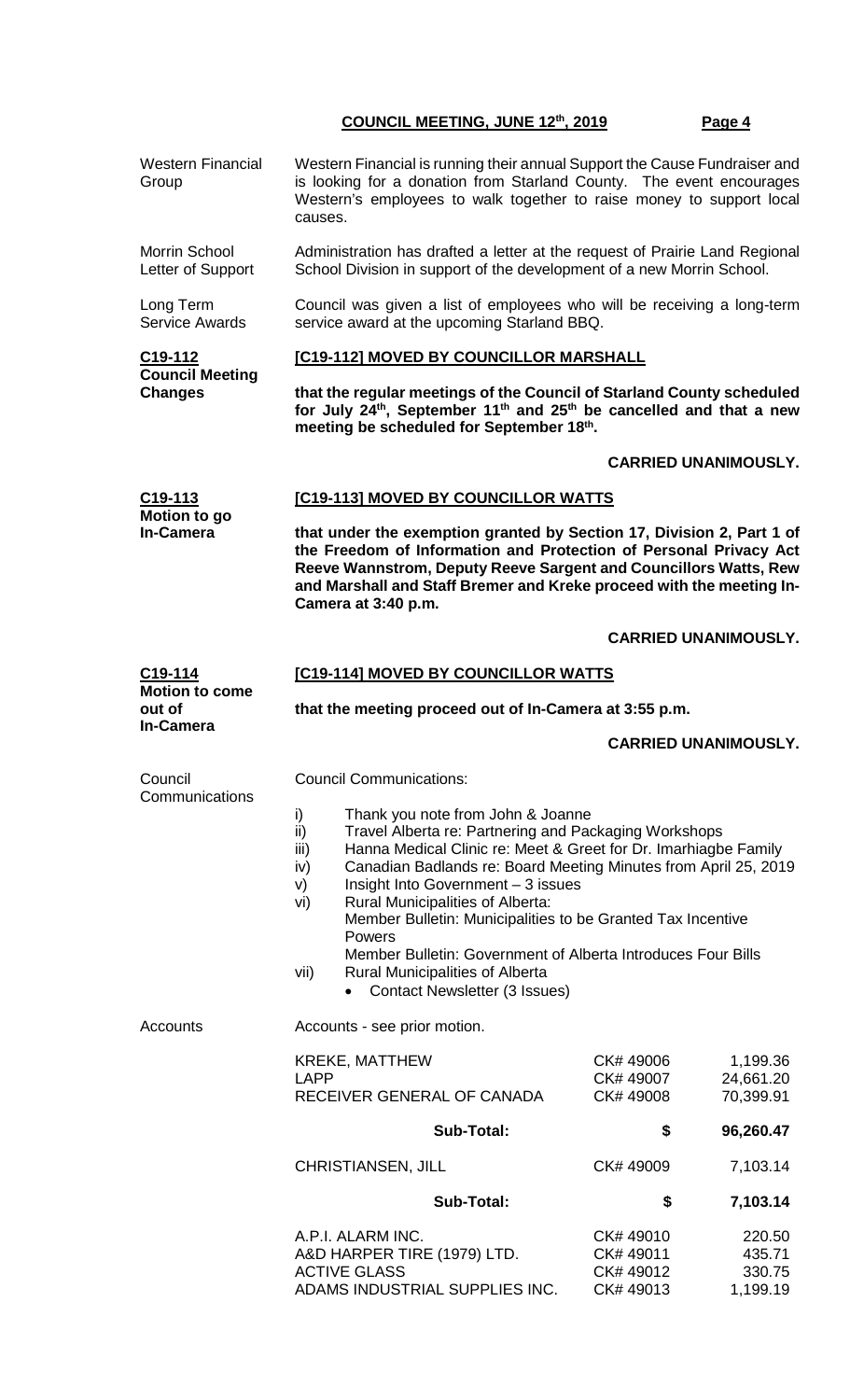| ADAMS, BRETT & TERRA LEA                        | CK# 49014 | 352.80     |
|-------------------------------------------------|-----------|------------|
| AIR LIQUIDE CANADA HEAD OFFICE                  | CK# 49015 | 405.57     |
| ALBERTA GOVERNMENT SERVICES                     | CK# 49016 | 25.00      |
| AMHSA                                           | CK# 49017 | 1,470.00   |
| ALBERTA ONE-CALL CORPORATION                    | CK# 49018 | 170.10     |
|                                                 | CK# 49019 |            |
| ALTAGAS UTILITIES INC.                          |           | 1,688.28   |
| ATB FINANCIAL MASTERCARD                        | CK# 49020 | 3,679.69   |
| ATCO STRUCTURES & LOGISTICS LTD.                | CK# 49021 | 7,653.63   |
| <b>AUTO VALUE PARTS - DRUMHELLER</b>            | CK# 49022 | 3,207.02   |
| <b>BADGER DAYLIGHTING INC.</b>                  | CK# 49023 | 1,998.10   |
| <b>BARRON, FRANCIS</b>                          | CK# 49024 | 597.00     |
| BEARCOM CANADA CORP.                            | CK# 49025 | 270.22     |
| <b>BIG COUNTRY GAS CO-OP</b>                    | CK# 49026 | 725.68     |
| <b>BOLT, CORA</b>                               | CK# 49027 | 68.60      |
| BREMER, SHIRLEY J.                              | CK# 49028 | 958.63     |
| <b>RECEIVER GENERAL</b>                         | CK# 49029 | 240.00     |
| CAPITAL H20 SYSTEMS INC.                        | CK# 49030 | 758.52     |
| <b>CENTRAL REGION AAAF</b>                      | CK# 49031 | 120.00     |
| <b>CERVUS AG EQUIPMENT LP</b>                   | CK# 49032 | 192.97     |
| M.W.C. TRUCKING LTD.                            | CK# 49033 | 323.21     |
| CHRIST THE REDEEMER C.S.R.D #3                  | CK# 49034 | 4,018.49   |
| CIMA CANADA INC.                                | CK# 49035 | 633.68     |
| <b>CINTAS CANADA LIMITED</b>                    | CK# 49036 | 483.55     |
| <b>CLEARTECH INDUSTRIES INC.</b>                | CK# 49037 | 908.04     |
| <b>COLES, SHARON J</b>                          | CK# 49038 | 448.63     |
| D/K BLADE SERVICE LTD.                          | CK# 49039 | 6,300.00   |
| <b>DIGITAL CONNECTION OFFICE</b>                | CK# 49040 | 467.03     |
| <b>DIGITEX CANADA INC.</b>                      | CK# 49041 | 835.61     |
| DIRECTDIAL.COM                                  | CK# 49042 | 390.08     |
| <b>DOUBLE D CATERING</b>                        | CK# 49043 | 446.78     |
| DRUM WIRELESS LTD.                              | CK# 49044 | 660.87     |
| DRUMHELLER SOLID WASTE                          | CK# 49045 | 995.47     |
| DRUMHELLER CHRYSLER LTD.                        | CK# 49046 | 410.85     |
| DRUMHELLER EQUIPMENT SALES                      | CK# 49047 | 814.04     |
| <b>EAGLE LAKE NURSERIES</b>                     | CK# 49048 | 1,536.15   |
| EAST CENTRAL ALBERTA REVIEW                     | CK# 49049 | 641.10     |
| <b>FAZEKAS, JUDITH W</b>                        | CK# 49050 | 1,238.00   |
| <b>FIRSTONSITE RESTORATION LIMITED</b>          | CK# 49051 | 132,646.20 |
| FOURLANE FORD SALES LTD.                        | CK# 49052 | 176.10     |
| <b>FRESON BROS DRUMHELLER</b>                   | CK# 49053 | 563.90     |
| <b>FRONTIER CONSTRUCTION PRODUCTS CK# 49054</b> |           | 47,003.99  |
| <b>GANGSTER ENTERPRISES</b>                     | CK# 49055 | 390.92     |
| GLOVER INTERNATIONAL TRUCKS LTD. CK# 49056      |           | 4,041.26   |
| <b>GOLDEN WEST BROADCASTING</b>                 | CK# 49057 | 514.50     |
| <b>GOVERNMENT OF ALBERTA</b>                    | CK# 49058 | 64.00      |
| <b>GREATWEST KENWORTH LTD.</b>                  | CK# 49059 | 652.24     |
| <b>GT HYDRAULIC &amp; BEARING INC</b>           | CK# 49060 | 131.25     |
| HAMPTON, ALAN W.                                | CK# 49061 | 150.00     |
| HENRY KROEGER REGIONAL WATER                    | CK# 49062 | 12,359.51  |
| HI-WAY 9 EXPRESS LTD.                           | CK# 49063 | 822.40     |
| HILLVIEW SHEET METAL                            | CK# 49064 | 627.68     |
| HODGE BROTHERS TRUCKING LTD.                    | CK# 49065 | 17,921.18  |
| <b>HODGE, ROGER</b>                             | CK# 49066 | 7,505.32   |
| <b>JERRY'S LOCK &amp; KEY SERVICE</b>           | CK# 49067 | 57.06      |
| KING, GORDON                                    | CK# 49068 | 500.00     |
| KOWALCHUK, REBECCA                              | CK# 49069 | 9,308.51   |
| <b>KREKE, MATTHEW</b>                           | CK# 49070 | 1,082.27   |
| KUHL TUF WEAR LTD.                              | CK# 49071 | 439.78     |
| LN LAND DEVELOPMENT                             | CK# 49072 | 3,360.00   |
| <b>LOOMIS EXPRESS</b>                           | CK# 49073 | 187.91     |
| MARSHALL, MURRAY                                | CK# 49074 | 492.60     |
| <b>MEGA-TECH</b>                                | CK# 49075 | 3,168.14   |
| MERKEL, BRIAN A.                                | CK# 49076 | 4,634.46   |
| <b>MLTAIKINS</b>                                | CK# 49077 | 5,348.18   |
| MONTGOMERY, MARIAH                              | CK# 49078 | 119.10     |
|                                                 |           |            |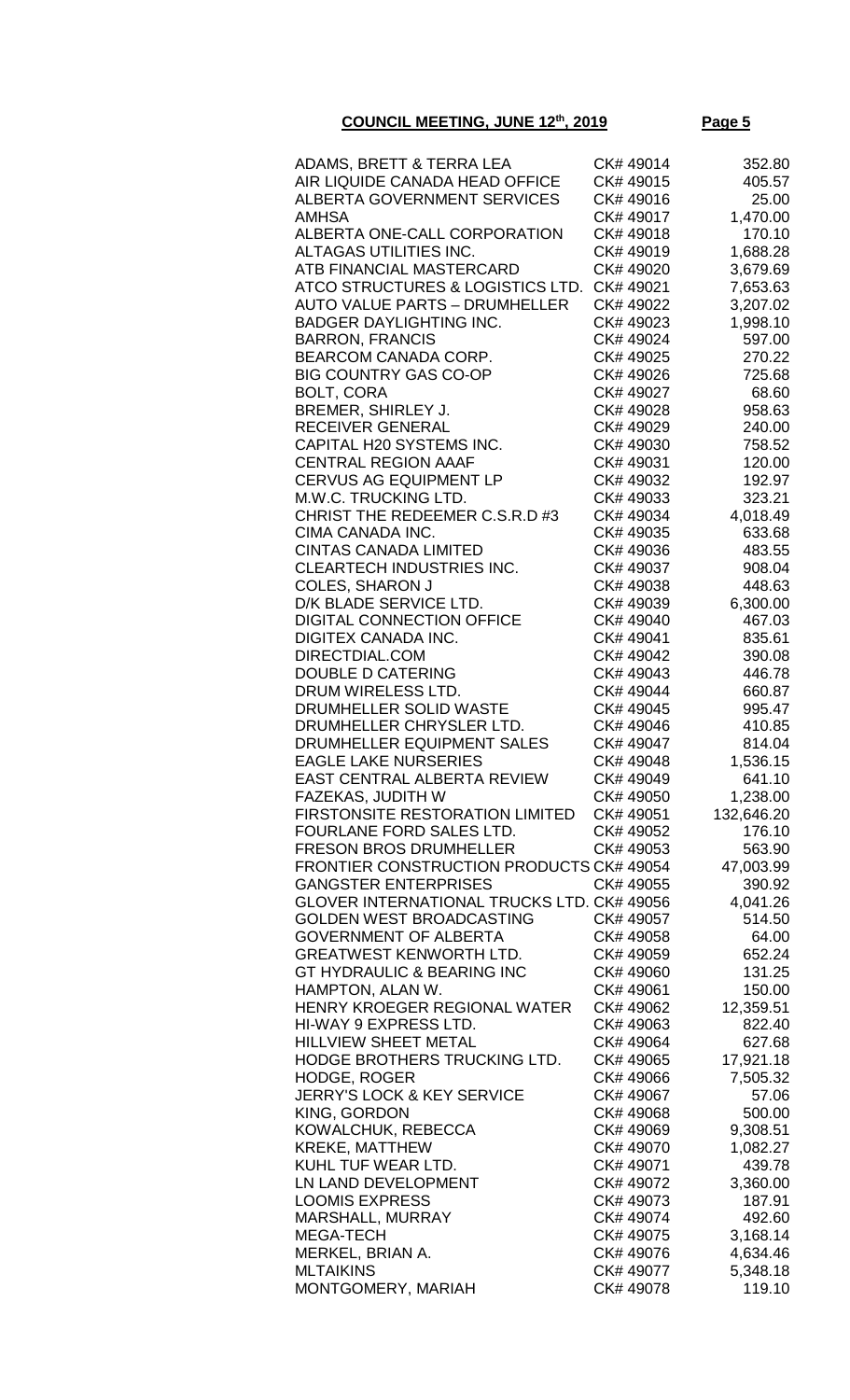| <b>MORRIN FOODS</b>                       | CK# 49079 | 324.75    |
|-------------------------------------------|-----------|-----------|
| NEILL, BRIAN G. & SYLVIA A.               | CK# 49080 | 500.00    |
| NEW WEST FREIGHTLINER INC-RD              | CK# 49081 | 535.55    |
| OLD MACDONALD KENNELS, ANIMAL             | CK# 49082 | 589.05    |
| OLSEN, LESLIE M.                          | CK# 49083 | 4,625.98  |
| PERLEY, JESSICA L                         | CK# 49084 | 112.81    |
| PRINTER WORLD INTERNATIONAL               | CK# 49085 | 116.55    |
| PUROLATOR INC.                            | CK# 49086 | 22.93     |
| REW, JOHN                                 | CK# 49087 | 490.70    |
| RMA FUEL                                  | CK# 49088 | 58,325.78 |
| ROWE, DIANA                               | CK# 49089 | 10.00     |
| <b>SARGENT, ROBERT</b>                    | CK# 49090 | 213.18    |
| SERVICEMASTER OF RED DEER                 | CK# 49091 | 22,051.47 |
| <b>SHARPE, GEORGE &amp; HEATHER</b>       | CK# 49092 | 36,755.86 |
| SHARPE, KERRY                             | CK# 49093 | 647.20    |
| SHARPE, ROBERT D. & WENDY A.              | CK# 49094 | 500.00    |
| <b>STARLAND REGIONAL WATER</b>            | CK# 49095 | 6,284.65  |
| STETTLER TELEPHONE ANSWERING              | CK# 49096 | 367.50    |
| STEWART, KIM                              | CK# 49097 | 110.00    |
| <b>SUN LIFE ASSURANCE</b>                 | CK# 49098 | 20,545.48 |
| <b>SUN LIFE ASSURANCE</b>                 | CK# 49099 | 160.65    |
| TELUS COMMUNICATIONS INC.                 | CK# 49100 | 1,406.30  |
| TELUS MOBILITY INC.                       | CK# 49101 | 221.97    |
| THE DRUMHELLER MAIL                       | CK# 49102 | 5,529.99  |
| THOMAS, GARETH R                          | CK# 49103 | 376.64    |
| <b>TOWN OF DRUMHELLER</b>                 | CK# 49104 | 3,134.27  |
| TOWN OF OLDS                              | CK# 49105 | 250.00    |
| TRINUS TECHNOLOGIES INC.                  | CK# 49106 | 3,329.34  |
| TROCHU MOTORS LTD.                        | CK# 49107 | 1,308.58  |
| <b>VILLAGE OF MORRIN</b>                  | CK# 49108 | 1,480.10  |
| WANNSTROM, STEVE                          | CK# 49109 | 432.76    |
| WARWICK PRINTING CO. LTD                  | CK# 49110 | 191.98    |
| WASTE MANAGEMENT OF CANADA                | CK# 49111 | 145.52    |
| <b>WATER PURE &amp; SIMPLE</b>            | CK# 49112 | 147.00    |
| WATTS, JACKIE                             | CK# 49113 | 5,432.51  |
| WESTVIEW CO-OPERATIVE ASSN LTD.           | CK# 49114 | 5,403.46  |
| WILD ROSE ASSESSMENT SERVICE              | CK# 49115 | 9,187.50  |
| WOLF, TRACY & MONTGOMERY, CINDY CK# 49116 |           | 680.50    |
| YOU BETULA ENVIRONMENTAL                  | CK# 49117 | 1,887.52  |
| 1121113 ALBERTA LTD                       | CK#49118  | 78.75     |
| 970734 ALBERTA LTD.                       | CK# 49119 | 500.00    |

 **Sub-Total: \$ 497,002.78**

 **TOTAL: \$ 600,366.39**